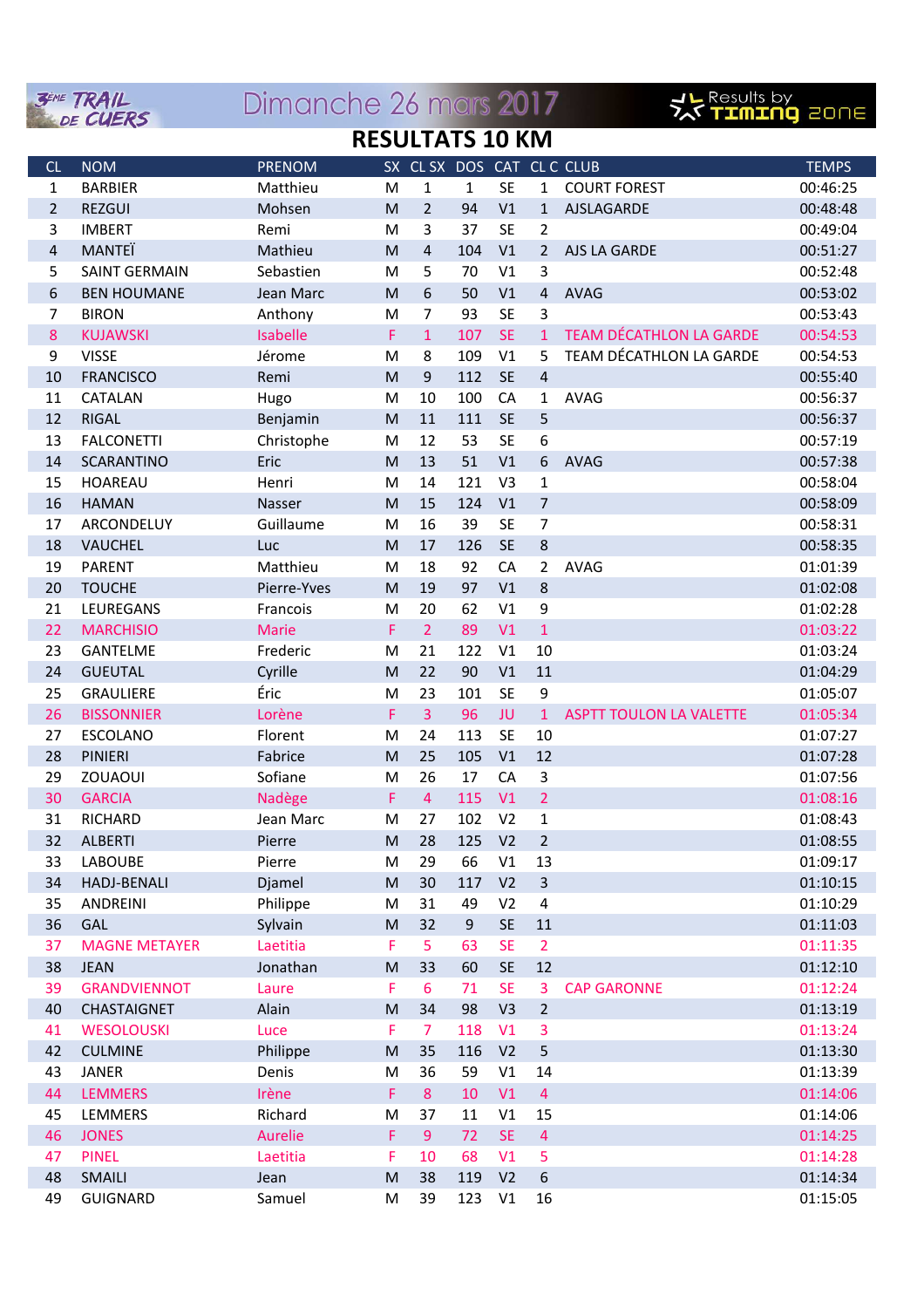|                        | <b>3EME TRAIL</b><br>DE CUERS  | Dimanche 26 mars 2017 |                                                                                       |          |                            |                        |                  |                           | <b>JL Results by<br/>スペ TIMING</b> 20NE |  |
|------------------------|--------------------------------|-----------------------|---------------------------------------------------------------------------------------|----------|----------------------------|------------------------|------------------|---------------------------|-----------------------------------------|--|
| <b>RESULTATS 10 KM</b> |                                |                       |                                                                                       |          |                            |                        |                  |                           |                                         |  |
| CL                     | <b>NOM</b>                     | <b>PRENOM</b>         |                                                                                       |          | SX CL SX DOS CAT CL C CLUB |                        |                  |                           | <b>TEMPS</b>                            |  |
| 50                     | SERVAGEON                      | Denis                 | M                                                                                     | 40       | 91                         | V <sub>3</sub>         | 3                | <b>CSM LA SEYNE</b>       | 01:15:27                                |  |
| 51                     | <b>BERTOLINI</b>               | Rodolphe              | M                                                                                     | 41       | 38                         | <b>SE</b>              | 13               |                           | 01:15:41                                |  |
| 52                     | <b>FRANCONIERI</b>             | Rebecca               | F.                                                                                    | 11       | 86                         | ES                     | $\mathbf{1}$     | <b>AC VIDAUBAN</b>        | 01:15:49                                |  |
| 53                     | <b>ROBIOLLE</b>                | Fabien                | M                                                                                     | 42       | 80                         | V1                     | 17               |                           | 01:16:18                                |  |
| 54                     | <b>ROBIOLLE</b>                | Isabelle              | F                                                                                     | 12       | 79                         | <b>SE</b>              | 5                |                           | 01:16:18                                |  |
| 55                     | <b>MARQUET</b>                 | Delphine              | F                                                                                     | 13       | 120                        | V <sub>1</sub>         | 6                |                           | 01:17:10                                |  |
| 56                     | LE BRUN                        | Michel                | M                                                                                     | 43       | 29                         | V <sub>2</sub>         | $\overline{7}$   |                           | 01:17:28                                |  |
| 57                     | <b>RICHTER</b>                 | Jean-Paul             | M                                                                                     | 44       | 69                         | V1                     | 18               | <b>TSN</b>                | 01:17:35                                |  |
| 58                     | <b>CANONNE</b>                 | Charles-Eric          | M                                                                                     | 45       | 77                         | V1                     | 19               |                           | 01:17:42                                |  |
| 59                     | <b>CHAIX</b>                   | Patrice               | M                                                                                     | 46       | 28                         | <b>SE</b>              | 14               |                           | 01:17:51                                |  |
| 60                     | <b>BONNUS</b>                  | <b>Karine</b>         | F                                                                                     | 14       | 75                         | V <sub>1</sub>         | $\overline{7}$   |                           | 01:18:23                                |  |
| 61                     | <b>NGUYEN-LE MAGUER</b>        | Christine             | F                                                                                     | 15       | 48                         | V <sub>1</sub>         | $\boldsymbol{8}$ |                           | 01:18:42                                |  |
| 62                     | <b>PONZO</b>                   | Magali                | F                                                                                     | 16       | 99                         | V <sub>1</sub>         | 9                | <b>PASS J'AIME COURIR</b> | 01:19:04                                |  |
| 63                     | <b>GARZINO</b>                 | Gregory               | M                                                                                     | 47       | 78                         | V <sub>1</sub>         | 20               |                           | 01:19:09                                |  |
| 64                     | WULLEMAN                       | Gilles                | M                                                                                     | 48       | 76                         | V <sub>1</sub>         | 21               |                           | 01:19:37                                |  |
| 65                     | <b>KHALIFA</b>                 | Meryem                | F                                                                                     | 17       | 19                         | <b>SE</b>              | 6                |                           | 01:19:39                                |  |
| 66                     | <b>BORREANI</b>                | Christiane            | F                                                                                     | 18       | 33                         | V <sub>2</sub>         | $\mathbf{1}$     |                           | 01:20:33                                |  |
| 67                     | <b>MONIER</b>                  | Virginie              | F                                                                                     | 19       | 108                        | <b>SE</b>              | $\overline{7}$   |                           | 01:21:09                                |  |
| 68                     | <b>BULTEL</b>                  | Sylvie                | F                                                                                     | 20       | 46                         | V <sub>2</sub>         | $\overline{2}$   |                           | 01:21:21                                |  |
| 69                     | <b>PASTINI</b>                 | <b>Anne Aurelie</b>   | F                                                                                     | 21       | 83                         | V <sub>1</sub>         | 10               |                           | 01:21:32                                |  |
| 70                     | <b>SAUDEL</b>                  | <b>Alice</b>          | F                                                                                     | 22       | 15                         | <b>SE</b>              | $\boldsymbol{8}$ |                           | 01:21:38                                |  |
| 71                     | <b>GALLOU</b>                  | Claudine              | F                                                                                     | 23       | 25                         | V <sub>2</sub>         | 3                |                           | 01:21:47                                |  |
| 72                     | <b>BARRET</b>                  | Laetitia              | F                                                                                     | 24       | 54                         | V <sub>1</sub>         | 11               |                           | 01:22:41                                |  |
| 73                     | <b>AZZOLI</b>                  | Alain                 | M                                                                                     | 49       | 4                          | V <sub>2</sub>         | 8                |                           | 01:22:58                                |  |
| 74                     | <b>KUGENER</b>                 | Armand                | M                                                                                     | 50       | 114                        | V <sub>3</sub>         | $\overline{4}$   |                           | 01:23:06                                |  |
| 75                     | <b>LE GALL</b>                 | <b>Marion</b>         | F                                                                                     | 25       | 35                         | V <sub>1</sub>         | 12               |                           | 01:23:50                                |  |
| 76                     | <b>BOVO</b>                    | Thierry               | M                                                                                     | 51       | 6                          | V <sub>2</sub>         | $9$              |                           | 01:23:50                                |  |
| 77                     | <b>PINIERI</b>                 | <b>Nathalie</b>       | F                                                                                     | 26       | 106                        | V <sub>1</sub>         | 13               |                           | 01:23:59                                |  |
| 78                     | <b>DENIS</b>                   | Helene                | F                                                                                     | 27       | 85                         | <b>SE</b>              | 9                | <b>AC VIDAUBAN</b>        | 01:24:23                                |  |
| 79                     | <b>NEVEU</b>                   | Benoist               | M                                                                                     | 52       | 65                         | V1                     | 22               |                           | 01:24:38                                |  |
| 80                     | <b>PERNEY</b>                  | <b>Nadege</b>         | F.                                                                                    | 28       | 67                         | V1                     | 14               |                           | 01:25:08                                |  |
| 81                     | <b>CARMES</b>                  | Marie-Laure           | F                                                                                     | 29       | 55                         | <b>SE</b>              | 10               |                           | 01:25:27                                |  |
| 82                     | <b>BRANDT</b>                  | Sophie                | F.                                                                                    | 30       | 42                         | V1                     | 15               |                           | 01:25:28                                |  |
| 83                     | <b>CHARVAZ ABECASSERA</b>      | <b>Magali</b>         | F                                                                                     | 31       | 74                         | V1                     | 16               |                           | 01:26:42                                |  |
| 84                     | <b>CERFONT</b>                 | Jesabelle             | F                                                                                     | 32       | 56                         | V1                     | 17               |                           | 01:26:42                                |  |
| 85                     | ABECASSERA                     | Jean Christophe       | M                                                                                     | 53       | 110                        | V1                     | 23               |                           | 01:26:43                                |  |
| 86                     | CHARABOUSKA                    | Magali                | M                                                                                     | 54       | 26                         | V1                     | 24               |                           | 01:26:53                                |  |
| 87                     | DEBARBIERI                     | Nicolas               | M                                                                                     | 55       | 81                         | <b>SE</b>              | 15               |                           | 01:27:20                                |  |
| 88                     | <b>AXISA</b>                   | Jean Philippe         | M                                                                                     | 56       | 47                         | V1                     | 25               |                           | 01:27:25                                |  |
| 89                     | <b>RAGONNAUD</b>               | Stephanie             | F                                                                                     | 33       | 82                         | <b>SE</b><br><b>SE</b> | 11               | <b>GONFA-RUN</b>          | 01:27:28                                |  |
| 90                     | <b>BAUMANN</b>                 | Julie<br>Christel     | F.                                                                                    | 34       | 22                         |                        | 12               |                           | 01:28:08                                |  |
| 91<br>92               | <b>AMADEO</b><br><b>HUBERT</b> | Emmanuelle            | F                                                                                     | 35<br>36 | 27<br>58                   | <b>SE</b><br><b>SE</b> | 13<br>14         |                           | 01:28:13                                |  |
|                        | <b>FABRE</b>                   | Manon                 | F<br>F                                                                                | 37       | 8                          | CA                     | $\mathbf 1$      |                           | 01:28:25<br>01:28:39                    |  |
| 93<br>94               | <b>MENTOR</b>                  | <b>Nathalie</b>       | F                                                                                     | 38       | 13                         | V <sub>2</sub>         | $\overline{4}$   |                           | 01:28:42                                |  |
| 95                     | <b>MENTOR</b>                  | Denis                 | M                                                                                     | 57       | 12                         | V <sub>2</sub>         | 10               |                           | 01:28:43                                |  |
| 96                     | <b>PLANCHAIS</b>               | Anne                  | F                                                                                     | 39       | 45                         | V1                     | 18               |                           | 01:29:29                                |  |
| 97                     | <b>CALVO</b>                   | Laurence              | F                                                                                     | 40       | 44                         | V1                     | 19               |                           | 01:29:29                                |  |
| 98                     | <b>DEBENNE</b>                 | Teddy                 | $\mathsf{M}% _{T}=\mathsf{M}_{T}\!\left( a,b\right) ,\ \mathsf{M}_{T}=\mathsf{M}_{T}$ | 58       | 57                         | <b>SE</b>              | 16               |                           | 01:29:49                                |  |